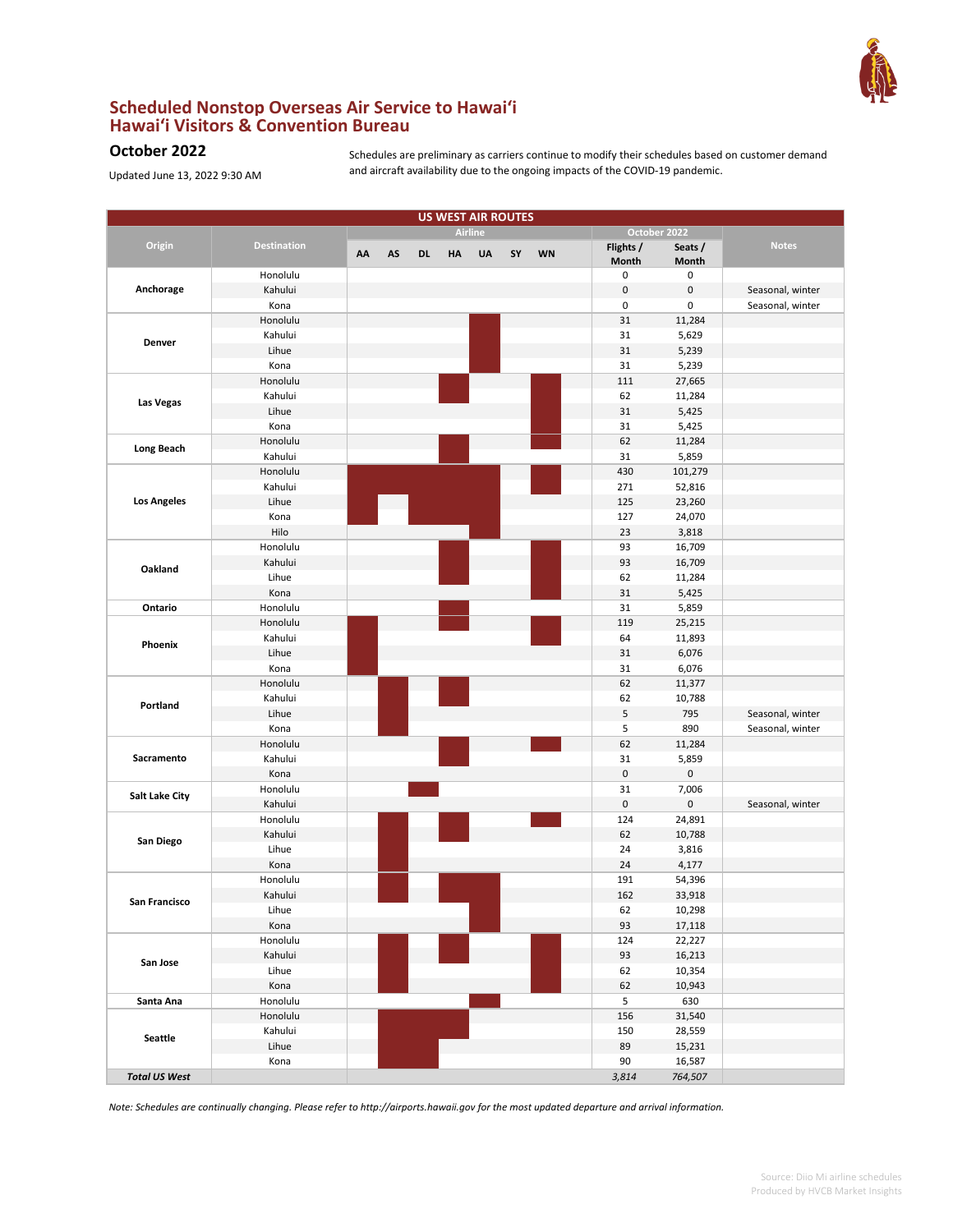

| <b>US EAST AIR ROUTES</b> |                    |                 |           |                |  |                    |                  |              |
|---------------------------|--------------------|-----------------|-----------|----------------|--|--------------------|------------------|--------------|
|                           |                    |                 |           | <b>Airline</b> |  |                    | October 2022     |              |
| Origin                    | <b>Destination</b> | AA<br><b>DL</b> | <b>HA</b> | <b>UA</b>      |  | Flights /<br>Month | Seats /<br>Month | <b>Notes</b> |
| Atlanta                   | Honolulu           |                 |           |                |  | 31                 | 7,073            |              |
| Austin                    | Honolulu           |                 |           |                |  | 13                 | 3,614            |              |
| <b>Boston</b>             | Honolulu           |                 |           |                |  | 18                 | 5,004            |              |
|                           | Honolulu           |                 |           |                |  | 31                 | 9,858            |              |
| Chicago                   | Kahului            |                 |           |                |  | 23                 | 5,589            |              |
|                           | Kona               |                 |           |                |  | 5                  | 1,590            |              |
| Charlotte                 | Honolulu           |                 |           |                |  | 0                  | 0                |              |
|                           | Honolulu           |                 |           |                |  | 57                 | 16,059           |              |
| <b>Dallas</b>             | Kahului            |                 |           |                |  | 57                 | 16,041           |              |
|                           | Lihue              |                 |           |                |  | 0                  | 0                |              |
|                           | Kona               |                 |           |                |  | $\mathbf 0$        | 0                |              |
| <b>Detroit</b>            | Honolulu           |                 |           |                |  | $\mathbf 0$        | $\mathbf{0}$     |              |
| Houston                   | Honolulu           |                 |           |                |  | 31                 | 11,284           |              |
| <b>Minneapolis</b>        | Honolulu           |                 |           |                |  | 23                 | 5,198            |              |
| Newark                    | Honolulu           |                 |           |                |  | 31                 | 6,686            |              |
|                           | Kahului            |                 |           |                |  | 0                  | $\mathbf{0}$     |              |
| <b>New York</b>           | Honolulu           |                 |           |                |  | 31                 | 8,618            |              |
| Orlando                   | Honolulu           |                 |           |                |  | 13                 | 3,614            |              |
| Washington, D.C.          | Honolulu           |                 |           |                |  | 5                  | 1,200            |              |
| <b>Total US East</b>      |                    |                 |           |                |  | 369                | 101,428          |              |

| <b>CANADA AIR ROUTES</b>     |          |                        |                    |                         |                  |  |  |  |
|------------------------------|----------|------------------------|--------------------|-------------------------|------------------|--|--|--|
|                              |          | <b>Airline</b>         | October 2022       |                         |                  |  |  |  |
| Origin<br><b>Destination</b> |          | <b>AC</b><br><b>WS</b> | Flights /<br>Month | Seats /<br><b>Month</b> | <b>Notes</b>     |  |  |  |
|                              | Honolulu |                        | 0                  | 0                       | Seasonal, winter |  |  |  |
| Calgary                      | Kahului  |                        | $\mathbf{0}$       | $\mathbf{0}$            |                  |  |  |  |
|                              | Lihue    |                        | $\mathbf 0$        | 0                       |                  |  |  |  |
|                              | Kona     |                        | $\mathbf 0$        | 0                       | Seasonal, winter |  |  |  |
| Edmonton                     | Honolulu |                        | 0                  | 0                       |                  |  |  |  |
|                              | Kahului  |                        | $\mathbf 0$        | 0                       | Seasonal, winter |  |  |  |
| <b>Montreal</b>              | Honolulu |                        | 0                  | 0                       |                  |  |  |  |
| <b>Toronto</b>               | Honolulu |                        | $\mathbf 0$        | $\mathbf 0$             | Seasonal, winter |  |  |  |
|                              | Kahului  |                        | $\mathbf 0$        | 0                       |                  |  |  |  |
|                              | Honolulu |                        | 63                 | 10,807                  |                  |  |  |  |
| Vancouver                    | Kahului  |                        | 64                 | 10,981                  |                  |  |  |  |
|                              | Lihue    |                        | $1\,$              | 174                     | Seasonal, winter |  |  |  |
|                              | Kona     |                        | 2                  | 348                     | Seasonal, winter |  |  |  |
| <b>Total Canada</b>          |          |                        | 130                | 22,310                  |                  |  |  |  |

| <b>JAPAN AIR ROUTES</b> |                    |    |           |           |    |                |       |  |              |              |              |
|-------------------------|--------------------|----|-----------|-----------|----|----------------|-------|--|--------------|--------------|--------------|
|                         |                    |    |           |           |    | <b>Airline</b> |       |  |              | October 2022 |              |
| Origin                  | <b>Destination</b> | D7 | <b>DL</b> | <b>HA</b> | JL | KE             | NH UA |  | Flights /    | Seats /      | <b>Notes</b> |
|                         |                    |    |           |           |    |                |       |  | <b>Month</b> | <b>Month</b> |              |
| Fukuoka                 | Honolulu           |    |           |           |    |                |       |  | 19           | 5,282        |              |
| Nagoya                  | Honolulu           |    |           |           |    |                |       |  | 31           | 7,409        |              |
| Osaka                   | Honolulu           |    |           |           |    |                |       |  | 71           | 19,420       |              |
| Sapporo                 | Honolulu           |    |           |           |    |                |       |  | 13           | 3,614        |              |
| Tokyo - HND             | Honolulu           |    |           |           |    |                |       |  | 166          | 42,922       |              |
|                         | Kona               |    |           |           |    |                |       |  | 13           | 3,614        |              |
| Tokyo - NRT             | Honolulu           |    |           |           |    |                |       |  | 150          | 39,518       |              |
|                         | Kona               |    |           |           |    |                |       |  | 31           | 6,169        |              |
| <b>Total Japan</b>      |                    |    |           |           |    |                |       |  | 494          | 127,948      |              |

| <b>OTHER ASIA AIR ROUTES</b> |                    |           |           |           |    |                |           |     |              |                    |                  |              |
|------------------------------|--------------------|-----------|-----------|-----------|----|----------------|-----------|-----|--------------|--------------------|------------------|--------------|
|                              |                    |           |           |           |    | <b>Airline</b> |           |     | October 2022 |                    |                  |              |
| Origin                       | <b>Destination</b> | <b>CA</b> | <b>CI</b> | <b>HA</b> | KE | IJ             | <b>MU</b> | OZ. |              | Flights /<br>Month | Seats /<br>Month | <b>Notes</b> |
|                              |                    |           |           |           |    |                |           |     |              |                    |                  |              |
| Seoul                        | Honolulu           |           |           |           |    |                |           |     |              | 79                 | 25,138           |              |
| Shanghai                     | Honolulu           |           |           |           |    |                |           |     |              | 0                  | 0                |              |
| <b>Taipei</b>                | Honolulu           |           |           |           |    |                |           |     |              | 13                 | 3,978            |              |
| <b>Total Other Asia</b>      |                    |           |           |           |    |                |           |     |              | 92                 | 29,116           |              |

*Note: Schedules are continually changing. Please refer to http://airports.hawaii.gov for the most updated departure and arrival information.*